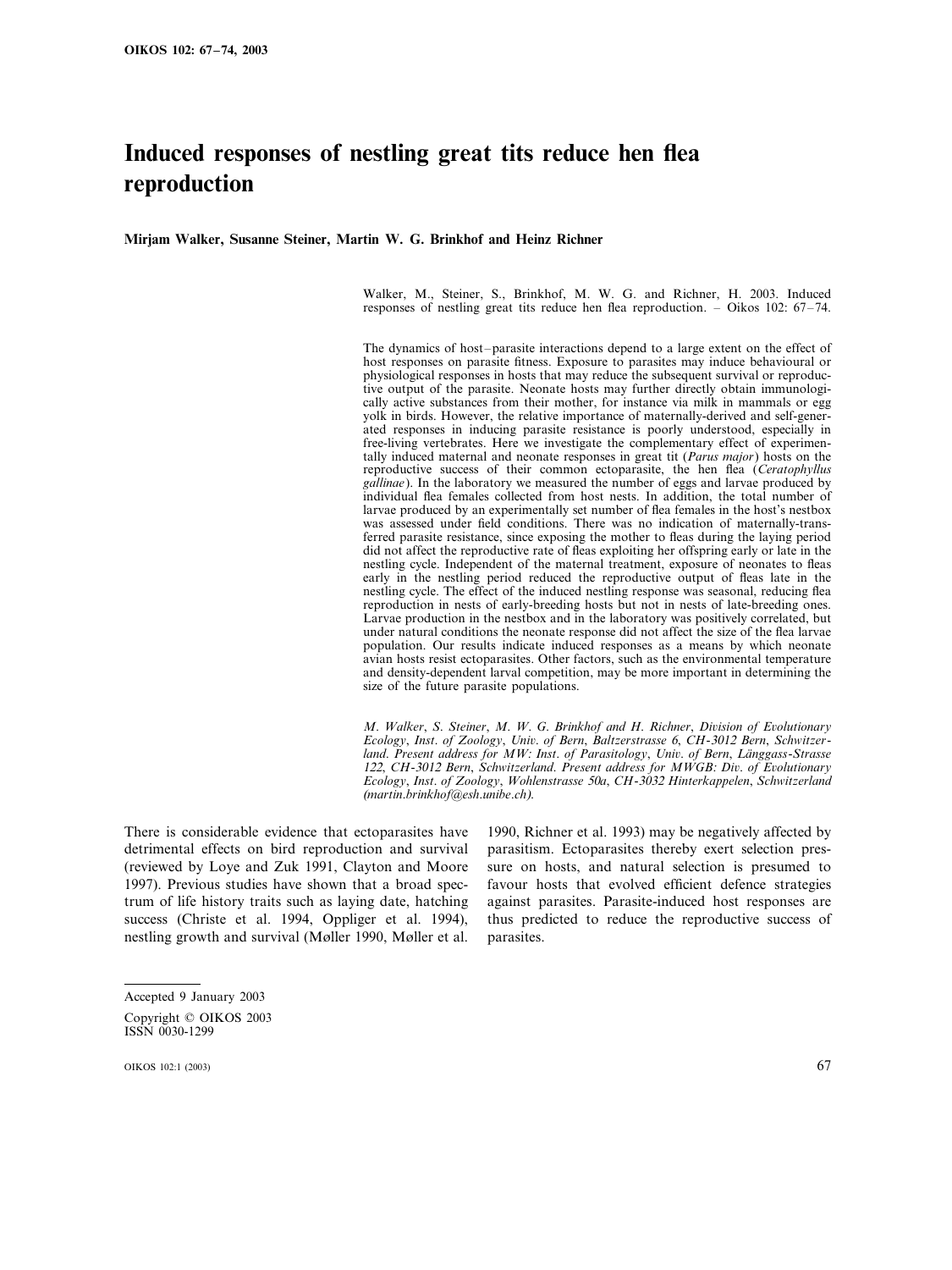Host responses against ectoparasites may involve behavioural and physiological responses. Behavioural responses include parasite avoidance, activities that reduce the impact of the parasite, or the active removal of the parasite (Hart 1997). The most important defence mechanisms following parasite infection are based on immune responses (Roitt et al. 1996, Wakelin and Apanius 1997). Ectoparasites transmit saliva during blood sucking (Allen 1994) and the transferred proteins elicit a cascade of reactions including the production of immunoglobulins (Wikel et al. 1996, Wikel and Alarcon-Chaidez 2001). In domesticated vertebrates it was shown that these immune responses affect the morphology, physiology, reproduction or survival of ectoparasites (Brossard et al. 1991, Allen 1994, Randolph 1994, Wikel 1996, Wikel et al. 1996), and thus provide some protection from parasites to the host. It has not been investigated whether this type of host resistance occurs in free-living vertebrates, and how it affects the population growth of the ectoparasite. Under natural conditions resources are usually limited and this may restrict the expression of an efficient host response.

Our model system deals with the interaction between great tit (*Parus major*) hosts and their most common ectoparasite, the hen flea (*Ceratophyllus gallinae*). The case of nest-based ectoparasites is particularly interesting since both the adults and the nestlings may produce a response to the parasites, and the two responses may work separately or in concert (Apanius 1998). Previous studies in this system have shown that parasite-induced responses are beneficial to the host (Heeb et al. 1998): birds with nests that were experimentally infested during egg laying and post-hatching had fewer breeding failures, faster nestling growth, higher fledging success, and a higher offspring recruitment than birds that were exposed to parasites post-hatching only. One suggested explanation for the enhanced resistance of nestlings to fleas is the transfer of maternal immunity to offspring as an induced response to the local parasites. In support, Buechler et al. (2002) found higher immunoglobulin-concentration in the yolk of eggs produced by females that were exposed to hen fleas during egg laying as compared to the eggs of unexposed females. This result is in line with studies on domesticated animals, which demonstrated parasite-induced maternal effects in eggs (Rose et al. 1974, Yamamoto et al. 1975, Gottstein and Hemmeler 1985, Kowalczyk et al. 1985, Smith et al. 1994, Carlier and Truyens 1995). Gasparini et al. (2001) showed higher prevalence of antibodies against *Borrelia burgdorferi* sensu lato, a spirochaete transmitted by ticks, in eggs of kittiwakes (*Rissa tridactyla*) that breed in areas with higher prevalence and abundance of ticks. Further, in barn swallows (*Hirundo rustica*) the allocation of maternal immune factors to the eggs depends on laying order and parental phenotypic quality (Saino et al. 2002). The induced response of nestlings and its effects on parasites is less well

documented. Some studies in domestic and captive birds suggest that the immune system of neonates is poorly developed and that small chicks therefore have little competence to build an effective immunological response (reviewed by Apanius 1998, Klasing and Leshchinsky 1998). It has further been suggested that the maternal-transfer of antibodies might prevent the neonatal immune response by binding and blocking antigenic targets (Apanius 1998, Klasing and Leshchinsky 1998).

It remains largely unclear whether induced responses are of functional significance with respect to resistance to parasites under natural conditions. One mechanism is that the host response leads to the control of the parasite population size or population growth, one suggested mechanism that it affects parasite reproduction. In the present study we investigate the effect of both the maternal and the neonates' host response on fertility and reproductive success of the parasite. Maternal effects were induced by exposing females to hen fleas shortly prior to egg laying (Heeb et al. 1998, Buechler et al. 2002), while nestling responses were induced through temporary flea infestation in the first days post-hatching. The two treatments were arranged in a two-way factorial design, which allowed us to investigate the effect of the maternal-induced response, the neonate induced response, as well as their combined effect on hen flea reproduction. If induced responses convey resistance, we expect to find a reduction in the reproductive performance of the parasite.

### **Materials and methods**

The study was conducted in 1998 in a population of great tits in the Bremgartenwald, a forest near Bern, Switzerland (46°57'N, 7°28'E). Prior to the breeding season, i.e. in early March, all nestboxes were cleaned and nests containing fleas from the previous year were kept in the refrigerator at 4°C for later use. During the breeding season nestboxes were visited regularly from mid-April onwards to record the laying date of the first egg, clutch size, and the start of incubation. Between eleven days after the start of incubation and hatching, nests were inspected daily to determine the exact hatching date. Hatching date (here defined as day 0) was defined as the date on which at least half of the eggs had hatched.

The hen flea *Ceratophyllus gallinae* (Siphonaptera: Ceratophyllidae), a common, blood-sucking ectoparasite in great tit nests, was used for the controlled infestations. It occurs in at least 75 bird species (Smit 1957) and is particularly abundant in tits (Harper et al. 1992, Tripet and Richner 1997). The hen flea reproduces in the host's nest. Adult fleas feed on blood from adult and nestling birds, while larvae feed on detritus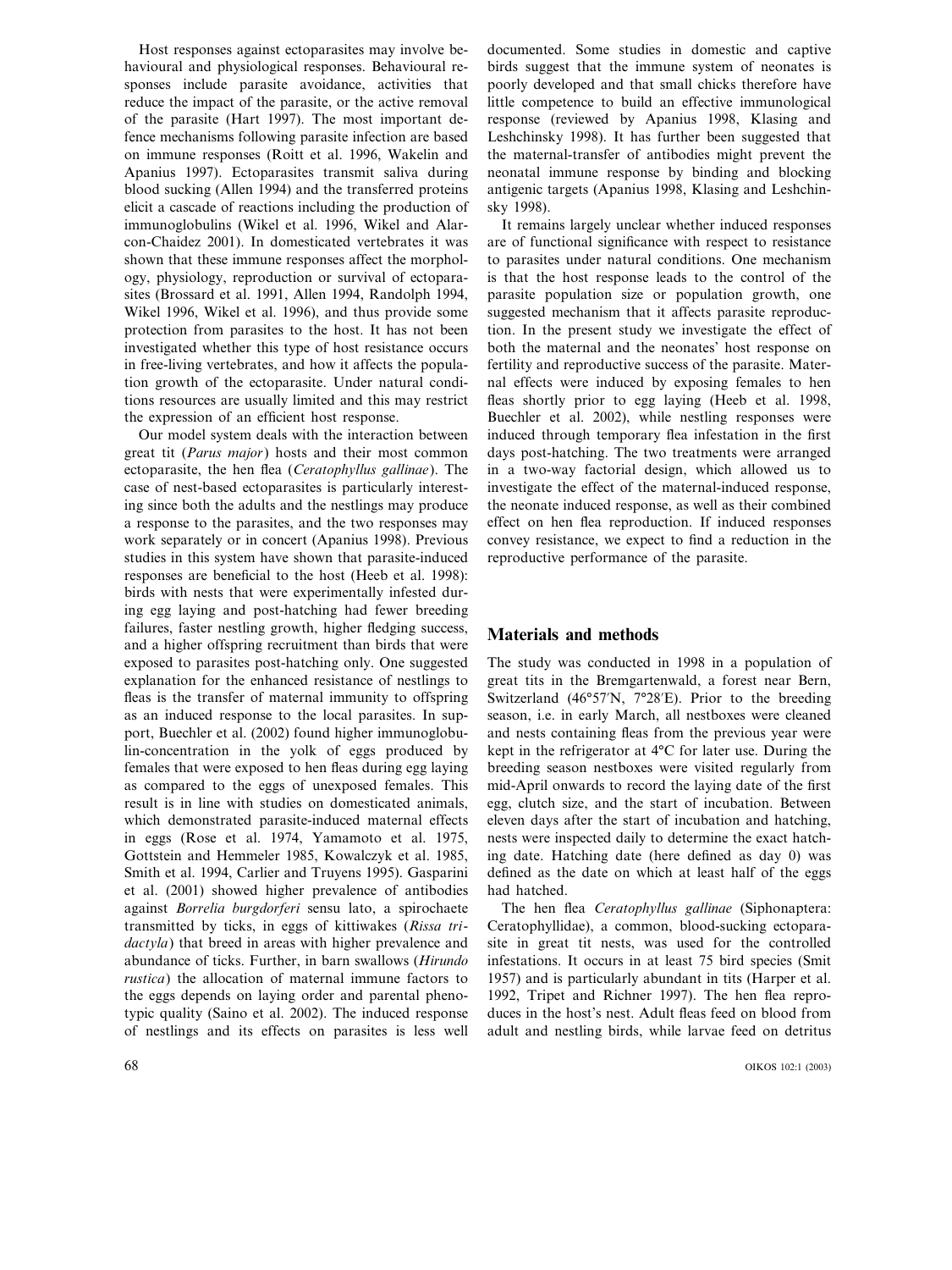and undigested blood excreted by the adult fleas (Marshall 1981, Lehane 1991). A few adult fleas leave with the fledglings and normally hundreds remain inside the nest in cocoons until the next breeding season (Rothschild and Clay 1952, Tripet and Richner 1999b).

We aimed to induce maternal responses by infesting nests shortly prior and during egg laying with 40 fleas, and neonate responses by infesting nests two days post-hatching with 40 fleas. With respect to the pre-laying treatment we will further refer to maternalcontrol and maternal-infested nests respectively. Similarly, for the post-hatching treatment we will use the terms neonate-control and neonate-infested. This  $2 \times$ 2-design with sets of four nests allowed us to assess the combined effects of the maternal-treatment and the neonate-treatment on parasite reproduction. The grouping criterion for the four nests in a set was based on the date when the newly built nests reached a height of 10 cm. All nests were heat-treated for two minutes in a microwave oven to eliminate nest-based ectoparasites. We then assigned nests randomly to one of the four treatments. On the day the female laid the seventh egg, a second heat treatment was applied. Nests of the control group were treated the same way. There was no effect of the pre-laying infestation on the probability of clutch initiation by female great tits  $(n=128 \text{ nests}, \gamma^2=0.85, \text{ df}=1,$  $P = 0.36$ . Among great tit females that initiated a first clutch, the mean time span between the dates of pre-laying treatment and first egg laying was 9.65  $(SE = 1.01)$  and 10.39  $(SE = 0.94)$  days for controls and infested nests, respectively (Mann Whitney U,  $Z = -0.78$ ,  $P = 0.43$ ). Similarly, laying date (mean + SE: uninfested nests  $115.6 \pm 1.1$ , infested nests 113.9  $\pm$  0.7, Mann Whitney U, Z = -1.03, df = 1,  $P=0.30$ ) and clutch size (uninfested nests  $8.37+0.2$ , infested nests  $8.17 \pm 0.15$ , Mann Whitney U, Z=  $-0.93$ , df = 1, *P* = 0.35) were not significantly related to pre-laying treatment.

When chicks were two days old we first heattreated all nests, and then infested half of the previously infested nests and half of the previous control nests with 40 adult fleas, thus completing the  $2 \times 2$ design. Fleas were then left in the nests for three days. Five days post-hatching we collected ten flea females from the infested nests to investigate their reproductive performance in the laboratory and then heat-treated all nests. To collect individual female fleas, nests were put in a plastic-tray  $(50 \times 40 \text{ cm})$ and by shaking we induced the fleas to leave the nest material. Control nests received a similar treatment as experimental nests. The collected fleas were put individually in polypropylene tubes (length: 100 mm, width: 12 mm) for egg laying. In the field, the tubes were temporarily stored in a cooling box at 4°C. In the laboratory the tubes were placed in an incubator at 20°C and 75% humidity. After two days we examined the number of eggs laid in the tubes using a pair of binoculars. Five days later we counted the larvae in order to assess hatching success of flea eggs.

To assess the effect of the maternal response, the neonate response, and their combination on flea reproduction simultaneously, we infested all four groups 10 days post-hatching with 40 female and 20 male fleas. Six days later, i.e. 16 days post-hatching, 10 female fleas were collected from each nest and kept in the laboratory to assess reproductive rate. Further, all nests were collected and put individually into round containers (height: 20 cm, width: 10 cm, with a net lid). To minimise cannibalism among flea larvae in the collected nests we added 30 grams of food supplement, consisting of 20:3:2 dry pulverised dog food, dried pig blood, and yeast (Silvermann et al. 1981) into the nest material. The nests were then placed in an incubator at 20°C and 75% of humidity.

Hen fleas stop egg laying after one day without a blood meal (M.W., pers. obs.) and the eggs develop into larvae in 5 to 7 days under the given conditions (M.W., pers. obs.). On day 8 we removed the containers from the incubator and emptied them over a net into a funnel. These funnels were placed in a Berlese apparatus. The combination of a temperature, humidity and light gradient caused larvae to move downwards within the nest. At the lower edge of the nest the flea larvae then dropped into a collecting glass that was filled with ethanol. The nests were left in the funnels for 120 h. No further larvae were collected beyond this time period. The larvae were counted under 6-time magnification. To estimate the repeatability of the counting, 8 samples were counted twice and blindly. The repeatability (Lessels and Boag 1987) was high ( $r = 0.99$ ,  $F_{7,8} = 274.79$ ,  $P < 0.001$ ).

Statistical analyses were performed using the JMPIn statistical package (Sall and Lehmann 1996) and GLMStat (Beath 2002). We fitted generalised linear models using normal or binomial error. Following a stepwise backward procedure we reduced the maximal model to a minimal adequate model by removing non-significant terms in a hierarchical fashion. Significance levels in all statistical tests are two-tailed. Maximal models included the following predictor variables: pre-laying treatment (factor), post-hatching treatment (factor), date (covariate), and their mutual interactions. To control for potential variation in the extent of maternal effects between nests due to differences in the duration of pre-laying flea exposure, we added the time span between the dates of pre-laying infestation and the laying of the first egg as a covariate (duration of pre-laying flea exposure). In addition, final tests included a covariate indicating the expected percentage of eggs within the clutch with elevated immunoglobulin (IgG) levels, calculated using the minimal time lag of seven days for an induced antibody response indicated by Buechler et al. (2002). To assess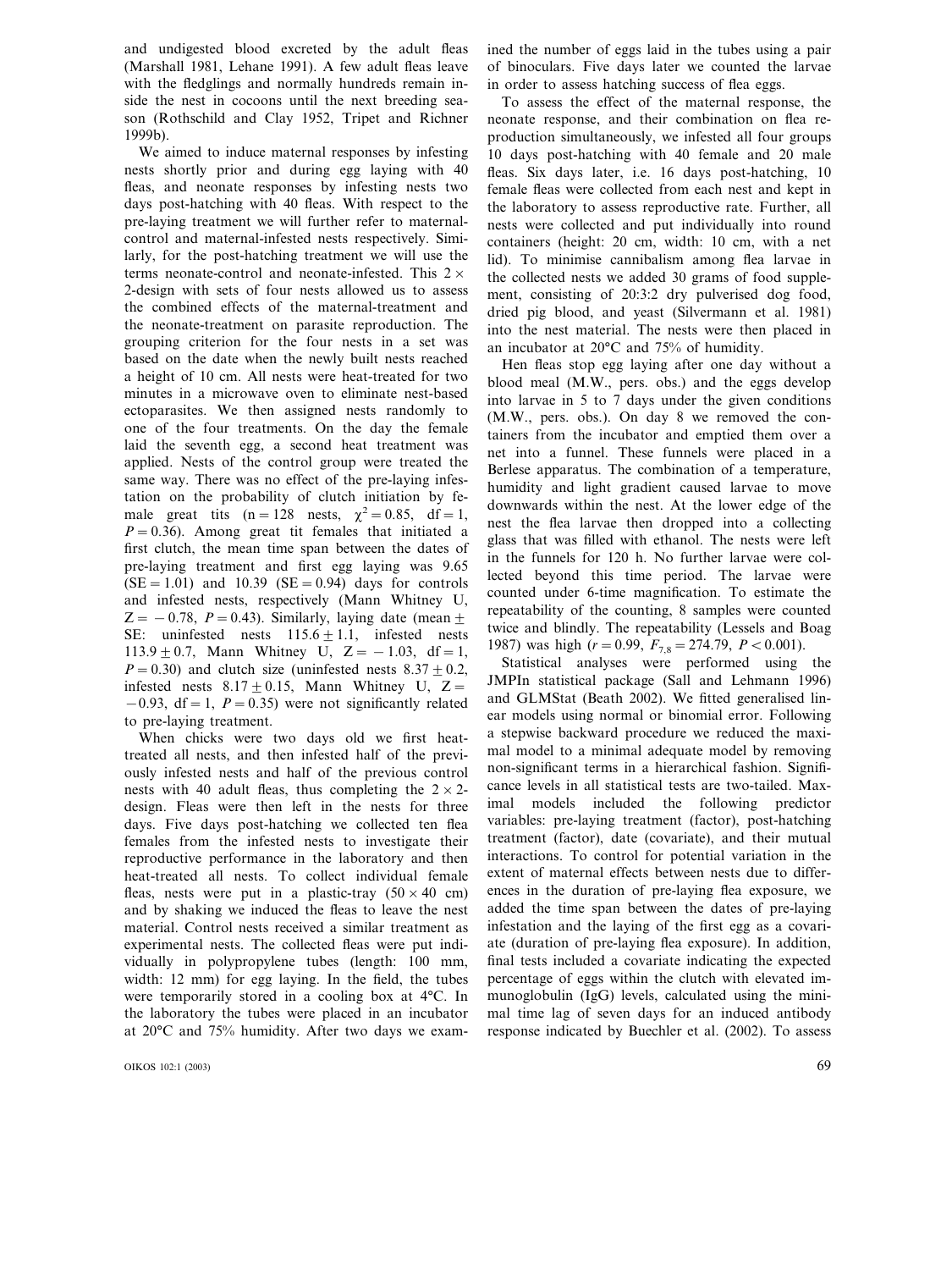in which stage of reproduction our experiment affected flea reproductive output we analysed, first, the mean probability of egg laying, second, flea fecundity given egg-laying, and third, the hatching success of eggs produced. Finally we investigated the total mean production of larvae per female and nestbox in relation to treatment.

Binominal error (or logistic regression) was used to analyse the probability of egg laying by female fleas, where the number of eggs was taken as response variable, and the number of females as the binominal denominator. We conservatively used *F*-tests instead of  $\chi^2$ -tests to evaluate the significance predictor variables, because of overdispersion in the data (i.e. scale parameter  $> 1$ ). Normal error (or analysis of covariance) was used to analyse the mean egg and the mean larvae production of flea females, as well as the mean hatching success of flea eggs. Prior to the analysis the data on mean hatching success, calculated per female and then per nest, were arcsin-transformed. All data sets passed tests (i.e.  $\alpha > 0.05$ ) for normality (Shapiro–Wilk Wtest) and heterogeneity of variance (O'Brien T-test). Differences in sample sizes between analyses are due to the exclusion of nests, in which all chicks died. Only nests that fledged chicks were taken into account for the analyses of flea reproduction on day 16. Sample size differences between the analyses of egg number and hatching success on day 16 are due to the loss of five samples prior to hatching. Mean values are presented with SE.

# **Results**

#### **Flea reproduction on day 5: laboratory data**

The effect of the experimentally induced maternal response on flea reproduction during the early nestling stage was investigated by exposing flea females to nestlings from day 2 until day 5. The mean probability of egg laying on day 5 was  $0.93 + 0.036$  (n = 22) for maternal-control nests and  $0.94 \pm 0.022$  (n = 21) for maternal-infested nests. This difference was not significant (logistic regression,  $F_{1,41} = 0.11$ ,  $P = 0.75$ ). In maternal-control nests, laying fleas produced on average  $6.71 + 0.30$  eggs, hatching success was  $79 + 3\%$  and the overall mean larvae production was  $5.21 \pm 0.33$ . In maternal-infested nests the mean egg production was 6.24  $\pm$  0.38, hatching success was 83  $\pm$  2% and the overall mean larvae production was  $5.07 \pm 0.28$ . Pre-laying infestation, date and their interaction did not explain a significant part of the variation in flea fecundity, hatching success and number of larvae (all *P*-values  $> 0.13$ ). In addition, measures of flea reproduction were not associated to duration of pre-laying flea exposure (all *P*-values  $> 0.63$  or the expected percentage of eggs with elevated IgG-levels (all *P*-values  $> 0.21$ ).

#### **Flea reproduction on day 16: laboratory data**

The effect of the maternal response, the neonate response and their combination on flea reproduction was investigated after allowing flea females to feed on nestlings from day 10 to 16. The mean probability of egg laying among treatment groups varied between 0.89 and 0.94, and was independent of the pre-laying treatment, the post-hatching treatment, and their mutual interaction (logistic regression, all *P*-values  $> 0.14$ ). Further, the duration of pre-laying laying flea exposure  $(F_{1,71}=1.32, P=0.25)$  and the expected percentage of eggs with elevated IgG-levels  $(F_{1,71} = 1.35, P = 0.25)$ were not significant. The mean number of eggs, the mean hatching success and the overall mean larvae production were significantly related to post-hatching treatment, collection date and the interaction between post-hatching treatment and collection date (Table 1). In addition, the pre-laying treatment and the interaction between the pre-laying treatment and the posthatching treatment were not significant in either analysis (Table 1). There was also no indication for an effect of the duration of pre-laying laying flea exposure (all *P*-values  $> 0.70$ ) and the expected percentage of eggs with elevated IgG-levels (all *P*-values  $> 0.45$ ) on any measure of flea reproduction. The significance of the interaction between post-hatching treatment and collection date indicates that the effect of treatment was dependent on the season. Flea reproduction increased with season in the neonate-infested nests, while the reproduction was independent of date for neonate-control nests (Fig. 1).

#### **Flea reproduction under natural condition**

The effect of the maternal response, the neonate response and their combination on flea reproduction was further assessed using the total number of larvae produced by female fleas that were allowed to reproduce in the nestbox from day 10 to 16. The overall mean number of progeny per nestbox was 2750 larvae, ranging between 178 and 4757 individuals. The mean larvae production was significantly related to date (ANCOVA,  $F_{1,71} = 5.49$ ,  $P = 0.02$ ). In addition, the pre-laying treatment, post-hatching treatment, their mutual interaction and their second order interactions with date were not statistically significant (all  $P$ -values  $> 0.06$ ). Maternal transfer of resistance was also not indicated by the duration of pre-laying laying flea exposure  $(F_{1,70}$ = 0.0009,  $P = 0.97$  or the expected percentage of eggs with elevated IgG-levels  $(F_{1,70} = 0.12, P = 0.73)$ . The overall larvae production increased progressively with season (Fig. 2a).

We further investigated whether the effect of season on larvae production could be explained by the increase in the mean environmental temperature with season.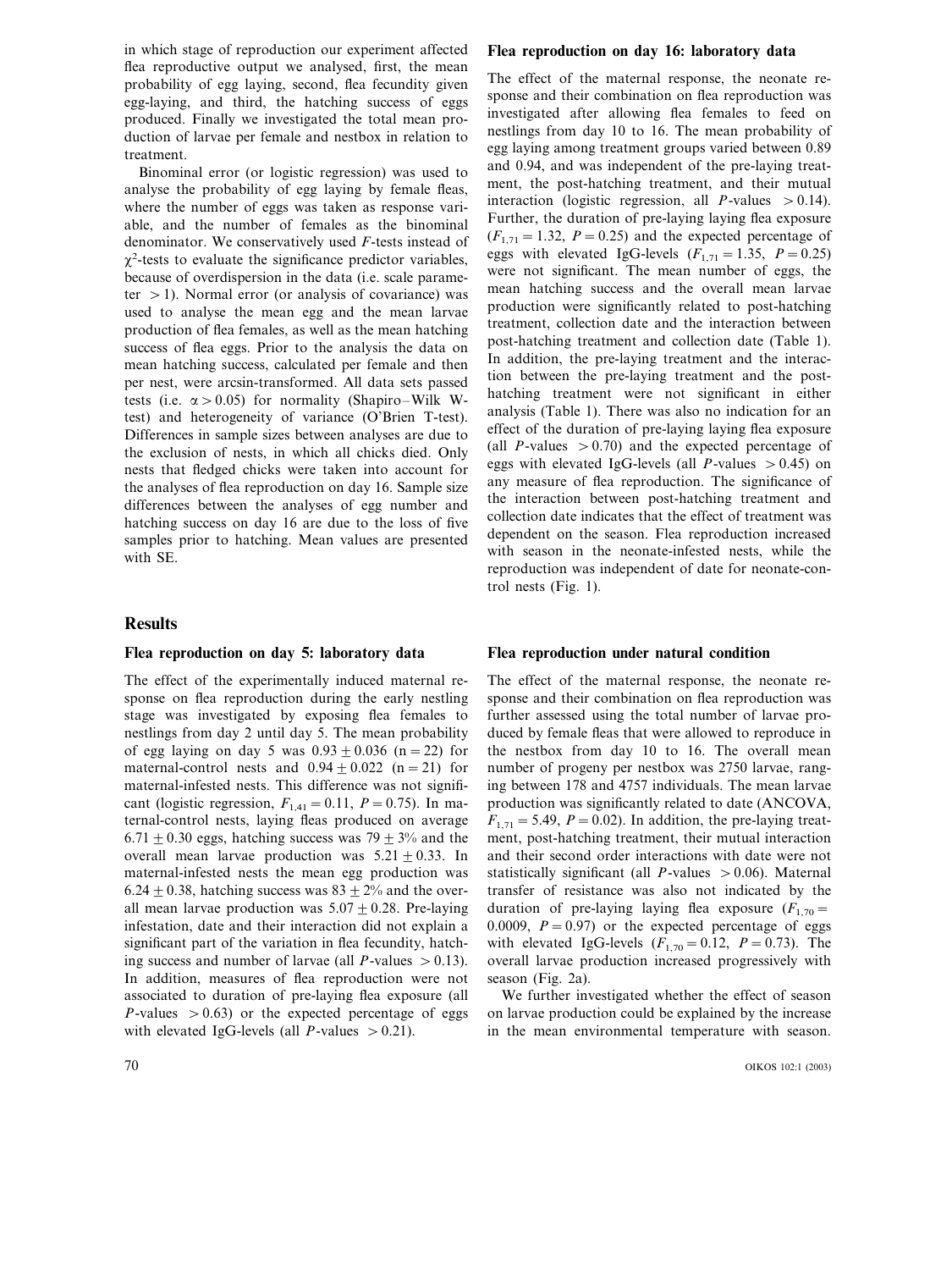Table 1. Analyses of the mean number of eggs, hatching success (arcsin-transformed) and the mean number of larvae per female per nest on day 16. The final model contains significant terms only. Rejected terms of major interest are also given. The total variance is given by the null model, which contains the constant only. The full model gives the residual variance. The difference between the two variances represents the variance explained by the model.

| Model and predictor variables                         | df | SS     | F     | $\overline{P}$ |  |
|-------------------------------------------------------|----|--------|-------|----------------|--|
| Number of eggs:                                       |    |        |       |                |  |
| Null model                                            | 72 | 93.66  |       |                |  |
| Minimal adequate model                                | 69 | 78.46  |       |                |  |
| Collection date                                       | 1  | 11.47  | 10.08 | 0.002          |  |
| Post-hatching treatment                               |    | 4.98   | 4.38  | 0.040          |  |
| Collection date $\times$ post-hatching treatment      |    | 4.77   | 4.19  | 0.044          |  |
| Rejected terms:                                       |    |        |       |                |  |
| Pre-laying treatment $\times$ post hatching treatment | 1  | 1.71   | 1.50  | 0.23           |  |
| Pre-laying treatment                                  |    | 0.21   | 0.18  | 0.67           |  |
| Hatching success:                                     |    |        |       |                |  |
| Null model                                            | 67 | 1.52   |       |                |  |
| Minimal adequate model                                | 64 | 1.17   |       |                |  |
| Collection date                                       | 1  | 0.12   | 6.40  | 0.014          |  |
| Post-hatching treatment                               |    | 0.077  | 4.22  | 0.044          |  |
| Collection date $\times$ post-hatching treatment      |    | 0.24   | 13.03 | 0.0006         |  |
| Rejected terms:                                       |    |        |       |                |  |
| Pre-laying treatment $\times$ post hatching treatment | 1  | 0.0029 | 0.16  | 0.69           |  |
| Pre-laying treatment                                  | 1  | 0.013  | 0.69  | 0.41           |  |
| Number of larvae:                                     |    |        |       |                |  |
| Null model                                            | 67 | 147.92 |       |                |  |
| Minimal adequate model                                | 64 | 122.90 |       |                |  |
| Collection date                                       | 1  | 12.82  | 6.67  | 0.012          |  |
| Post-hatching treatment                               | 1  | 10.37  | 5.39  | 0.023          |  |
| Collection date $\times$ post-hatching treatment      |    | 9.76   | 5.08  | 0.027          |  |
| Rejected terms:                                       |    |        |       |                |  |
| Pre-laying treatment $\times$ post hatching treatment | 1  | 3.08   | 0.62  | 0.208          |  |
| Pre-laying treatment                                  |    | 1.62   | 0.84  | 0.362          |  |

Larvae production was significantly and positively related to the mean environmental temperature  $(F_{1,71}$ = 12.13,  $P < 0.001$ , Fig. 2b), and thereby statistically explained the effect of date  $(F_{1,70} = 0.0042, P = 0.95)$ . There was an increase of 84 larvae per 1°C raise of the mean temperature.

We finally compared the mean larvae production per nestbox with the laboratory data on the reproductive output of individual females collected on day 16. Flea reproduction measured in the field highly correlated to the estimates obtained in the laboratory from the corresponding host nest  $(F_{1,71} = 9.86, P = 0.0025;$  Fig. 3).

# **Discussion**

In this study we investigated the effect of maternal-induced and neonate-induced responses against hen fleas in great tits. There was no indication of maternal-transferred resistance, since none of the parameters of flea reproduction investigated were affected by the maternal treatment. Controlled flea infestation during the prelaying period did not influence later flea reproduction neither under laboratory or field conditions. Maternal transfer of resistance could be expected, since Buechler et al. (2002) found significantly elevated IgG-concentrations in the eighth egg of the laying sequence in great tit clutches of mothers that were exposed to hen fleas during the laying period from the first egg onwards. In the present study the duration of pre-laying flea exposure exceeded the minimal time span of seven days needed for antibody transfer suggested by Buechler et al. (2002). Accordingly, 58% of eggs in clutches initiated after a shorter exposure period likely conveyed elevated IgG-values as well. The IgG-increase in eggs might enhance the flea tolerance of newborn nestlings (Buechler et al. 2002), but the present flea reproduction data and field data by Heeb et al. (1998) do not indicate maternal transfer of parasite resistance. It is important to note, however, that both studies used quantitative measures of flea reproduction only, and it cannot be excluded that maternal effects affected other flea life history traits such as larval development, larval survival or adult size. For instance, Casu et al. (1997) showed that induced responses in sheep engender growth inhibition in parasitic fly larvae. Future studies should therefore include quantitative as well as qualitative measurements.

Induced neonate responses affected the later reproductive output of individual flea females, but this effect was dependent on season. Exposure to hen fleas during the initial days post-hatching reduced the hatching success of flea eggs and the number of larvae produced at the end of the nestling cycle in early host broods,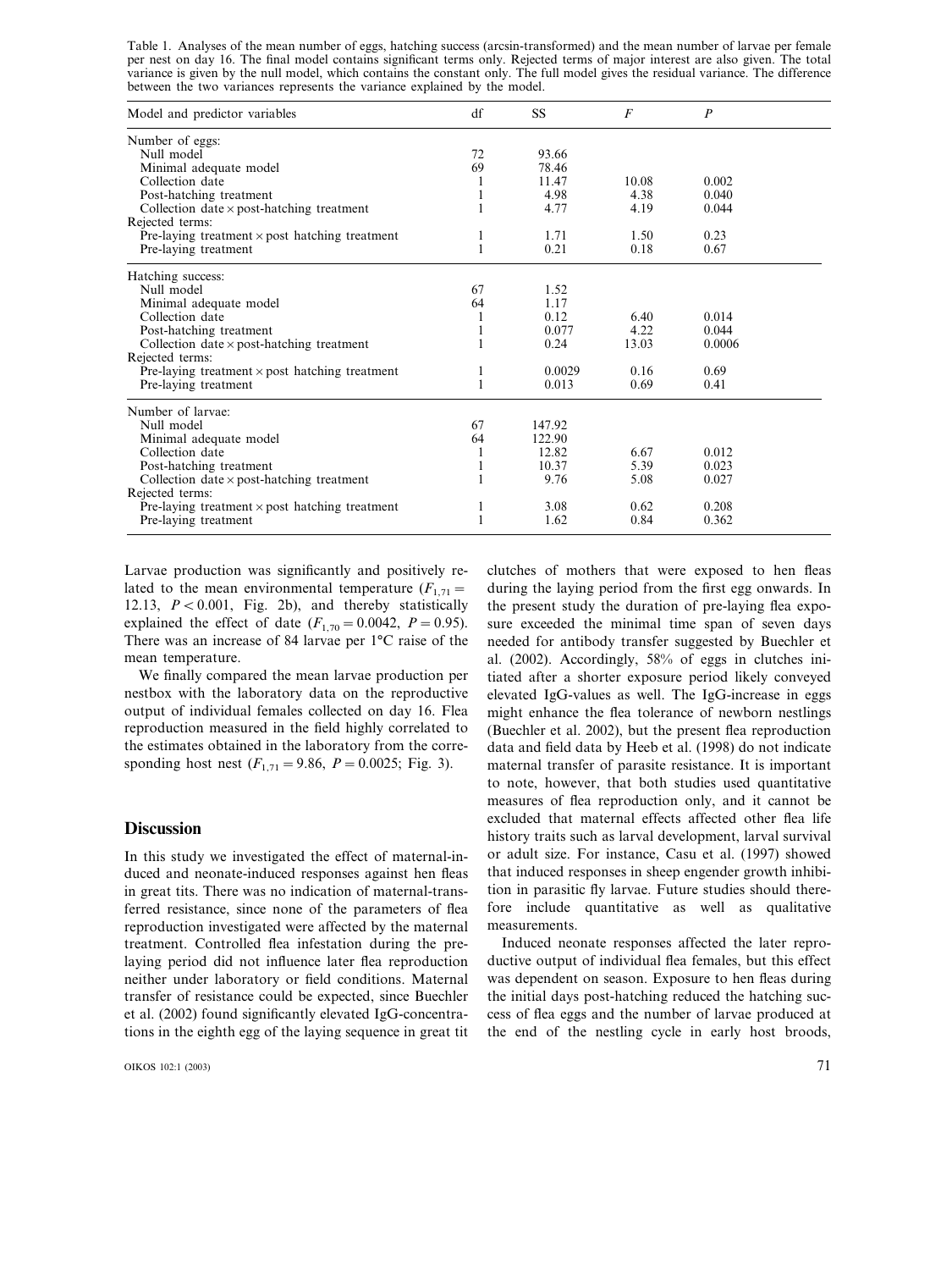

Fig. 1. Seasonal variation in a) the mean egg number and b) the mean hatching success of flea clutches, calculated per female and per nest, with respect to the post-hatching treatment. The open circles and the broken line (a:  $y = 2.29 +$ 0.031 × x; b:  $y = (\sin(-1.26 - 0.0030 \times x))^2$  indicate the variation among non-infested nests, closed circles and solid line (a: y =  $-14.99 + 0.143 \times x$ ; b: y = (sin( − 1.88 + 0.017  $\times$ x))<sup>2</sup> indicate the infested nests. The equations and plots for hatching success reflect back-transformation of arcsin-transformed data used in the analysis.

whereas no effect was found in late broods. The seasonal decline in the effect of neonate-induced responses on flea reproduction may have resulted from a decline in host phenotypic or genetic quality with breeding date. Immunocompetence of hosts strongly depends on nutritional condition, as determined by the quality or quantity of food supply (Gershwin et al. 1985, Cook



Fig. 2. Total larvae production under natural conditions in relation to a) date ( $r^2 = 0.072$ ;  $y = -4832.41 + 50.09 \times x$ ) and b) mean ambient temperature  $(r^2=0.14; y=1663.30+$  $84.29 \times x$ ).



Fig. 3. Within-nest relationship between the total larvae production under natural conditions and the larvae production of individual females in the laboratory  $(F_{1,71} = 9.86, P = 0.0025,$  $r^2 = 0.12$ ; y = 1675.71 + 196.35 × x).

1991, Lochmiller et al. 1993, Saino et al. 1997). Nestling condition declined with season in the year of the present study (unpubl.), which may have rendered chicks in late-hatched broods less capable of mounting an immune response than early-hatched ones. Such a seasonal decline in immunocompetence was for instance shown in magpies *Pica pica* (Sorci et al. 1997). Further, genetic variation in resistance against hen fleas that is associated to breeding date might be important. Originrelated variation in cell-mediated immunity is documented for the great tit population here studied (Brinkhof et al. 1999), but it is not known whether this variation reflects heritable resistance to hen fleas. Finally, the seasonal variation in traits of the hen fleas, to which the neonates were initially exposed, might have affected the induced response quantitatively or qualitatively. For instance, the antigenic challenge by the parasite might have varied quantitatively or qualitatively with season, due variation in abiotic factors like temperature or humidity, or alternatively, due to genetic variation in the composition of the parasite population. Unfortunately we have no data to substantiate these hypotheses.

The total reproductive output of fleas measured under field condition at the end of the host nestling cycle increased with season, and this effect was largely explained by the increase in environmental temperature. However, there was no additional effect of the induced neonate response on the size of the larvae population at the end of the nesting period. A similar seasonal increase in the reproductive output of ectoparasites was shown in studies on barn owls (*Tyto alba*; Roulin 1999) and barn swallows (Møller 2000), while the strong effect of ambient temperature on the reproduction of ectoparasites is in accordance with a previous study on hen fleas (Tripet and Richner 1999b). Flea reproduction is further density-dependent (Tripet and Richner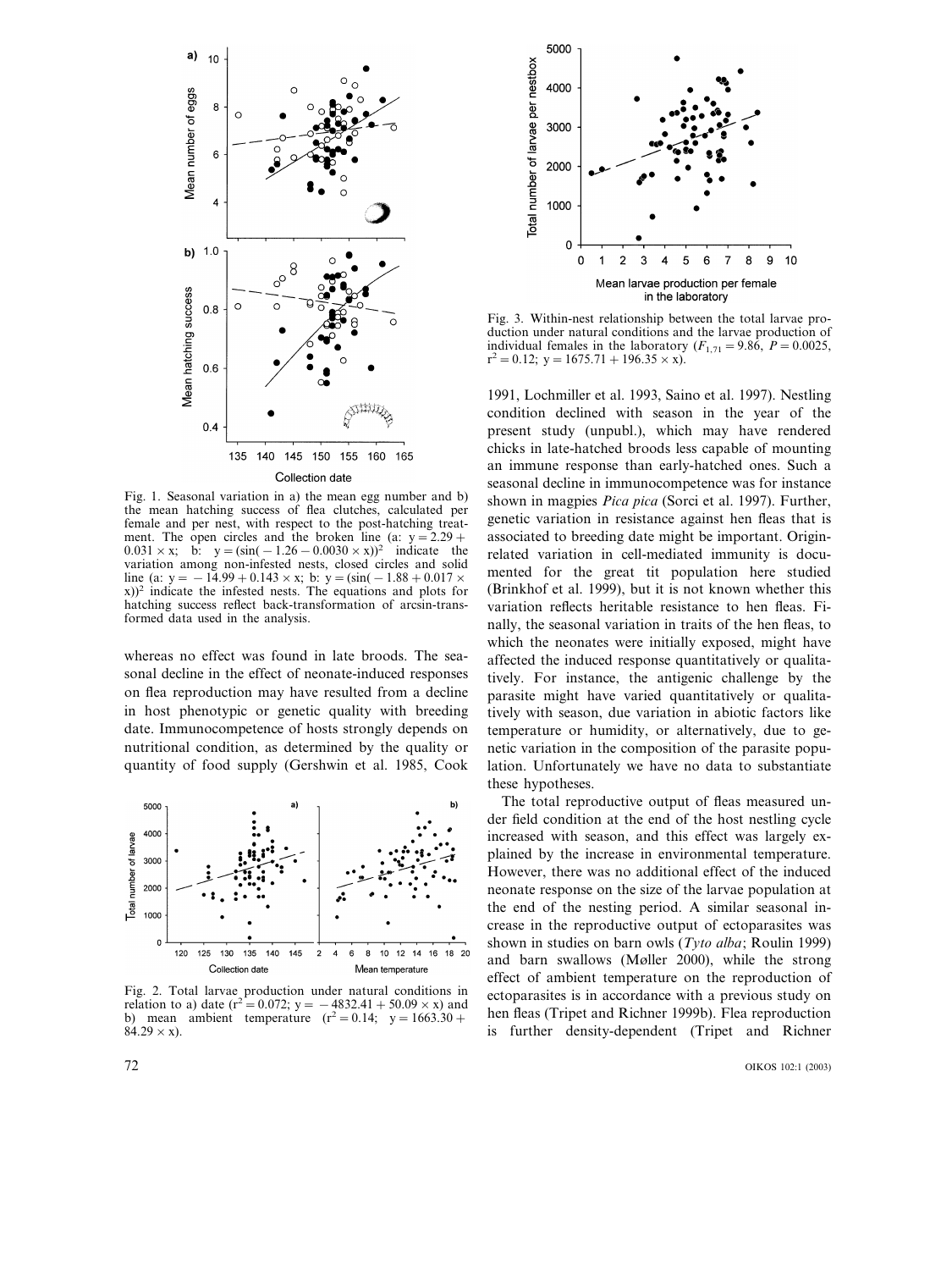1999a), due to food competition among flea larvae (Tripet et al. 2002). Compared to the effect of temperature and density, the neonate-induced resistance apparently plays a minor role in determining the future parasite population under natural conditions.

The novel finding of our study is that a neonate-induced response may generate host resistance against an ectoparasite under natural conditions. The mechanisms behind this effect and the costs and benefits associated to this self-induced responses to offspring fitness are the subject of future study.

*Acknowledgements* – We are grateful to Karin Buechler for help with the fieldwork, Peter Stettler for the construction of the Berlese apparatus, and François Balloux for discussion and comments on the manuscript. The experiments and the handling of birds were approved by the veterinary office of the Canton of Bern. Financial support was provided by the Swiss National Science Foundation, grant 31-53956.98 (to H. Richner).

## **References**

- Allen, J. R. 1994. Host resistance to ectoparasites. Rev. Sci. Tech. Off. Int. Epiz. 13: 1287–1313.
- Apanius, V. 1998. Ontogeny of immune function. In: Starck, J. M. and Ricklefs, R. E. (eds), Avian growth and development: evolution within the altricial-precocial spectrum. Oxford Univ. Press, pp. 203–222.
- Beath, K. J. 2002. GLMStat, Version 5.6.4. URL: http:// members.ozemail.com.au/  $\sim$ kjbeath/glmstat.html.
- Brinkhof, M. W. G., Heeb, P., Kölliker, M. and Richner, H. 1999. Immunocompetence of nestling great tits in relation to rearing environment and parentage. – Proc. R. Soc. Lond. B 266: 2315–2322.
- Brossard, M., Rutti, B. and Haug, T. 1991. Immunological relationships between host and ixodid ticks. – In: Toft, C.A., Aeschlimann, A. and Bolis, L. (eds), Parasite–host associations: coexistence or conflict? Oxford Univ. Press, pp. 177–200.
- Buechler, K., Fitze, P. S., Gottstein, B. et al. 2002. Parasite-induced maternal response in a natural bird population. – J. Anim. Ecol. 71: 247–252.
- Carlier, Y. and Truyens, C. 1995. Influence of maternal infection on offspring resistance towards parasites. – Parasit. Today 11: 94–99.
- Casu, R., Eisemann, C., Pearson, R. et al. 1997. Antibody-mediated inhibition of the growth of larvae from an insect causing cutaneous myiasis in a mammalian host. – Proc. Natl. Acad. Sci. USA 94: 8939–8944.
- Christe, P., Oppliger, A. and Richner, H. 1994. Ectoparasite affects choice and use of roost sites in the great tit, *Parus major*. – Anim. Behav. 47: 895–898.
- Clayton, H. and Moore, J. 1997. Host–parasite evolution: general principles and avian models. – Oxford Univ. Press. Cook, M. E. 1991. Nutrition and the immune response of the
- domesticated fowl. Crit. Rev. Poultry Biol. 3: 167–190. Gasparini, J., McCoy, K. D., Haussy, C. et al. 2001. Induced
- maternal response to the Lyme disease spirochaete *Borrelia burgdorferi* sensu lato in a colonial seabird, the kittiwake *Rissa tridactyla*. – Proc. R. Soc. Lond. B 268: 647–650.
- Gershwin, M. E., Beach, R. S. and Hurley, L. S. 1985. Nutrition and immunity. – Academic Press.
- Gottstein, B. and Hemmeler, E. 1985. Egg yolk immunoglobulin Y as an alternative antibody in the serology of echinococcosis. – Z. Parasitenkunde 71: 273–276.
- Harper, G. H., Marchant, A. and Boddington, D. G. 1992. The ecology of the hen flea *Ceratophyllus gallinae* and the

moorhen flea *Dasypsyllus gallinulae* in nest boxes. – J. Anim. Ecol. 61: 317–327.

- Hart, B. L. 1997. Behavioural defence. In: Clayton, D. H. and Moore, J. (eds), Host–parasite evolution: general principles and avian models. Oxford Univ. Press, pp. 59–77.
- Heeb, P., Werner, I., Kölliker, M. and Richner, H. 1998. Benefits of induced host responses against an ectoparasite. – Proc. R. Soc. Lond. B 265: 51–56.
- Klasing, K. C. and Leshchinsky, T. V. 1998. Functions, costs, and benefits of the immune system during development and growth. – In: Adams, N. J. and Slotow, R. H. (eds), Proc. 22nd Int. Ornithol. Congr. Durban: BirdLife South Africa, Johannesburg., pp. 2817–2835.
- Kowalczyk, K., Daiss, J., Halpern, J. and Roth, T. F 1985. Quantitation of maternal–fetal IgG transport in the chicken. – Immunology 54: 755–762.
- Lehane, M. J. 1991. Biology of blood sucking insects. Harper Colllins Academic.
- Lessels, C. M. and Boag, P. T. 1987. Unrepeatable repeatabilities: a common mistake. – Auk  $104$ :  $116 - 121$ .
- Lochmiller, R. L., Vestey, M. R. and Boren, J. C. 1993. Relationship between protein nutritional status and immunocompetence in northern bobwhite chicks. – Auk 110: 503–510.
- Loye, J. E. and Zuk, M. 1991. Bird–parasite interactions: ecology, evolution and behavior. – Oxford Univ. Press.
- Marshall, A. G. 1981. The ecology of ectoparasitic insects. Academic Press.
- Møller, A. P. 1990. Effects of a hematophagous mite on the barn swallow *Hirundo rustica*: a test of the Hamilton and Zuk hypothesis. – Evolution 44: 771–784.
- Møller, A. P. 2000. Survival and reproductive rate of mites in relation to resistance of their barn swallow hosts. – Oecologia 124: 351–357.
- Møller, A. P., Allander, K. and Dufva, R. 1990. Fitness effects of parasites on passerine birds: a review. – In: Blondel, J., Gosler, A. G., Lebreton, J. D. and McCleery, R. H. (eds), Population biology of passerine birds: an integrated approach. Springer Verlag, pp. 269–280.
- Oppliger, A., Richner, H. and Christe, P. 1994. Effect of an ectoparasite on lay date, nest-site choice, desertion, and hatching success in the great tit (*Parus major*). – Behav. Ecol. 5: 130–134.
- Randolph, S. E. 1994. Density-dependent acquired resistance to ticks in natural hosts, independent of concurrent infection with *Babesia microti*. – Parasitology 108: 413–419.
- Richner, H., Oppliger, A. and Christe, P. 1993. Effect of an ectoparasite on reproduction in great tits. – J. Anim. Ecol. 62: 703–710.
- Roitt, I., Brostoff, J. and Male, D. 1996. Immunology, 4th ed. – Mosby.
- Rose, M. E., Orlans, E. and Buttress, N. 1974. Immunoglobulin classes in hen's egg: their segregation in yolk and white. – Eur. J. Immunol. 4: 521–523.
- Rothschild, M. and Clay, T. 1952. Fleas, flukes and cuckoos. – Collins.
- Roulin, A. 1999. Fécondité de la mouche *Carnus hemapterus*, ectoparasite des jeunes chouettes effraies Tito alba. Alauda 67: 205–212.
- Saino, N., Calza, S. and Møller, A. P. 1997. Immunocompetence of nestling barn swallows in relation to brood size and parental effort. – J. Anim. Ecol. 66: 827–836.
- Saino, N., Ferrari, R. P., Martinelli, R. et al. 2002. Early maternal effects mediated by immunity depend on sexual ornamentation of the male partner. – Proc. R. Soc. Lond. B 269: 1005–1009.
- Sall, J. and Lehmann, A. 1996. JMP start statistics. 'A guide to statistics and data analysis using JMP and JMPIn software. – Duxbury Press.
- Silvermann, J., Rust, M. K. and Reierson, D. A. 1981. Influence of temperature and humidity on survival and development of the cat flea *Ctenocephalides felis*. – J. Med. Entomol. 18: 78–83.